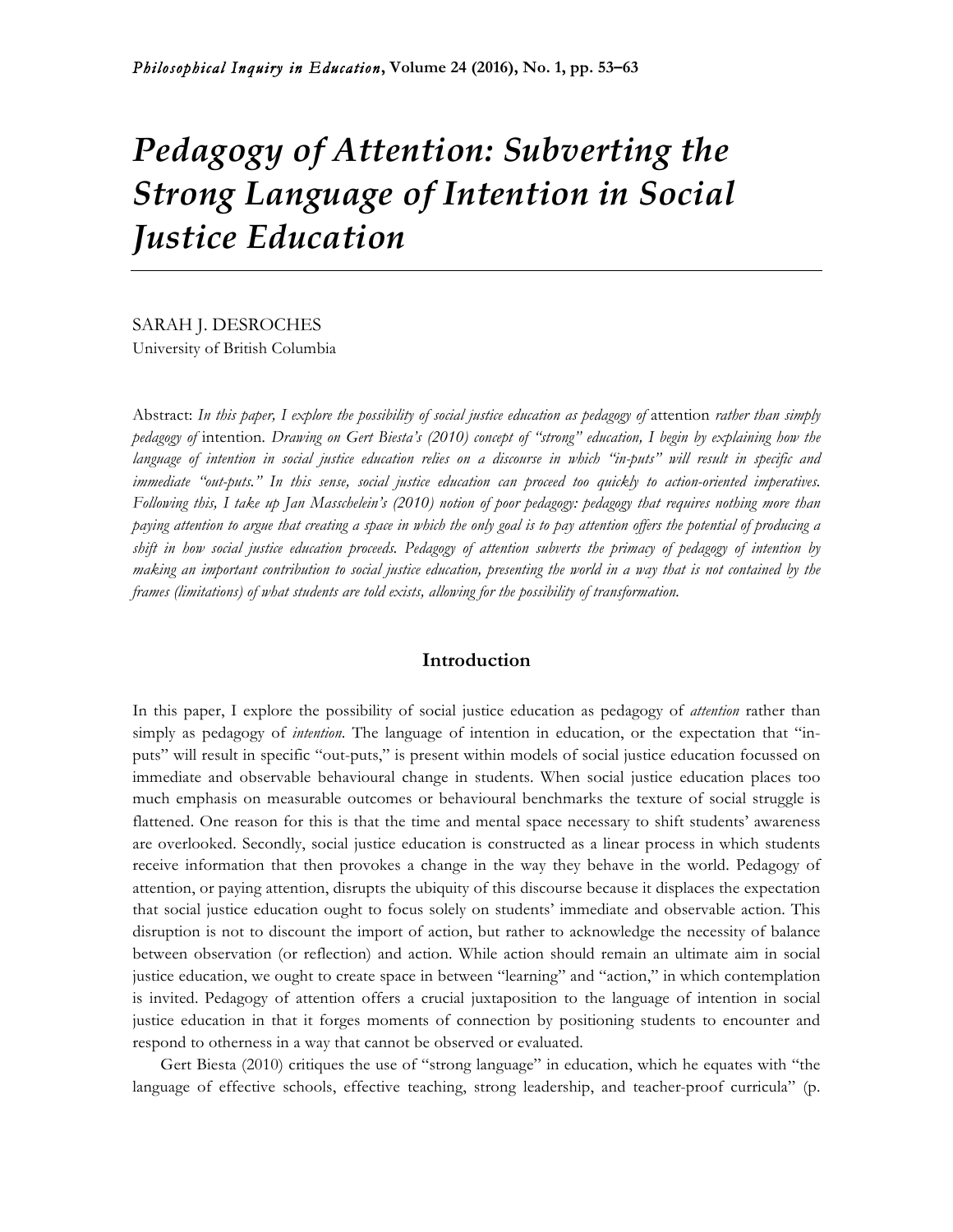354). This strong language structures education as safe, predictable, and accountable; it is a language of *intention*. Pedagogy of intention occurs when particular outcomes are inseparable from the education itself. Given that public education in Canada is currently driven by standardized outcomes (Moll, 2004; Westheimer, 2010) and, less cynically, that the connection between deliberation and liberal-democratic ideals within citizenship education are well documented (Hess & Avery, 2010; Kisby & Sloam, 2009; McAvoy & Hess, 2013), it is not surprising that performance standards are an integral part of social justice education. However, I suggest that observable and measurable outcomes are not sufficient to elaborate, illustrate, or confront the complexities involved in issues of injustice. I propose that they be complemented by what Jan Masschelein (2010) has labeled a poor pedagogy, pedagogy of *attention*, in which students are simply asked to pay attention with little directive and no prescribed outcomes. Pedagogy of attention problematizes the impulse to view pedagogy solely in terms of outcomes, even within social justice education. By simply having students pay attention, teachers create the potential for them to encounter injustice, oppression, and marginalization more holistically than by presenting concepts, case studies, or examples. By complicating intention (the instrumentalization of social justice education), the possibility of a more intricate and embodied sense of the texture of injustice becomes possible.

I begin by introducing Biesta's (2010) notion of strong education, illustrating how social justice education can slip into outcomes-based pedagogical practices, and argue that, due to the often dire tone of its content, social justice education is viewed as immune from critiques of performance-based education. Then I frame paying attention as a form of mindfulness forwarded by Buddhist scholars and taken up by critical race and feminist scholar bell hooks (2010; 2003; 1994). I point to how and why the discourse of mindfulness is helpful in the context of social justice education, mainly for its capacity to reassert a necessary subjectivity in the practice. Underlying hooks' "engaged pedagogy," however, is the belief that through personal transformation positive social and structural shifts will occur. In the final section, I forward a more radical possibility for paying attention: that it may provide no results, immediate or otherwise. I make a case for "poor pedagogy," pedagogy in which nothing happens insofar as there is no immediate or foreseen instrumental end. Paying attention for the sake of paying attention runs counter to the aim of social justice education—to act in ways that counter oppressive structures. However, it is my contention here that injustice must be encountered on more than simply a cognitive level, that this encounter needs to be embodied and that multiple subjective shifts must be involved. To pay attention without expectation opens up these spaces and offers more potential to encourage a shift in the whole person. My aim is to frame an approach to social justice education that inserts a call to attention alongside immediate and prescribed calls to action.

#### **Strong Education**

Biesta (2010) has described strong education as "something that is, or has the potential to be, secure and effective" (p. 354). Strong education is secure because it harnesses strategies and practices that, wherever possible, sublimate uncertainty. It is effective because, as Biesta puts it, "the aim [in strong education] is to create a strong and secure connection between educational "inputs" and educational "outcomes" (p. 354). Strong education puts in place practices that are most likely to ensure positive results, which might include high grade point averages or scores on standardized tests, but may also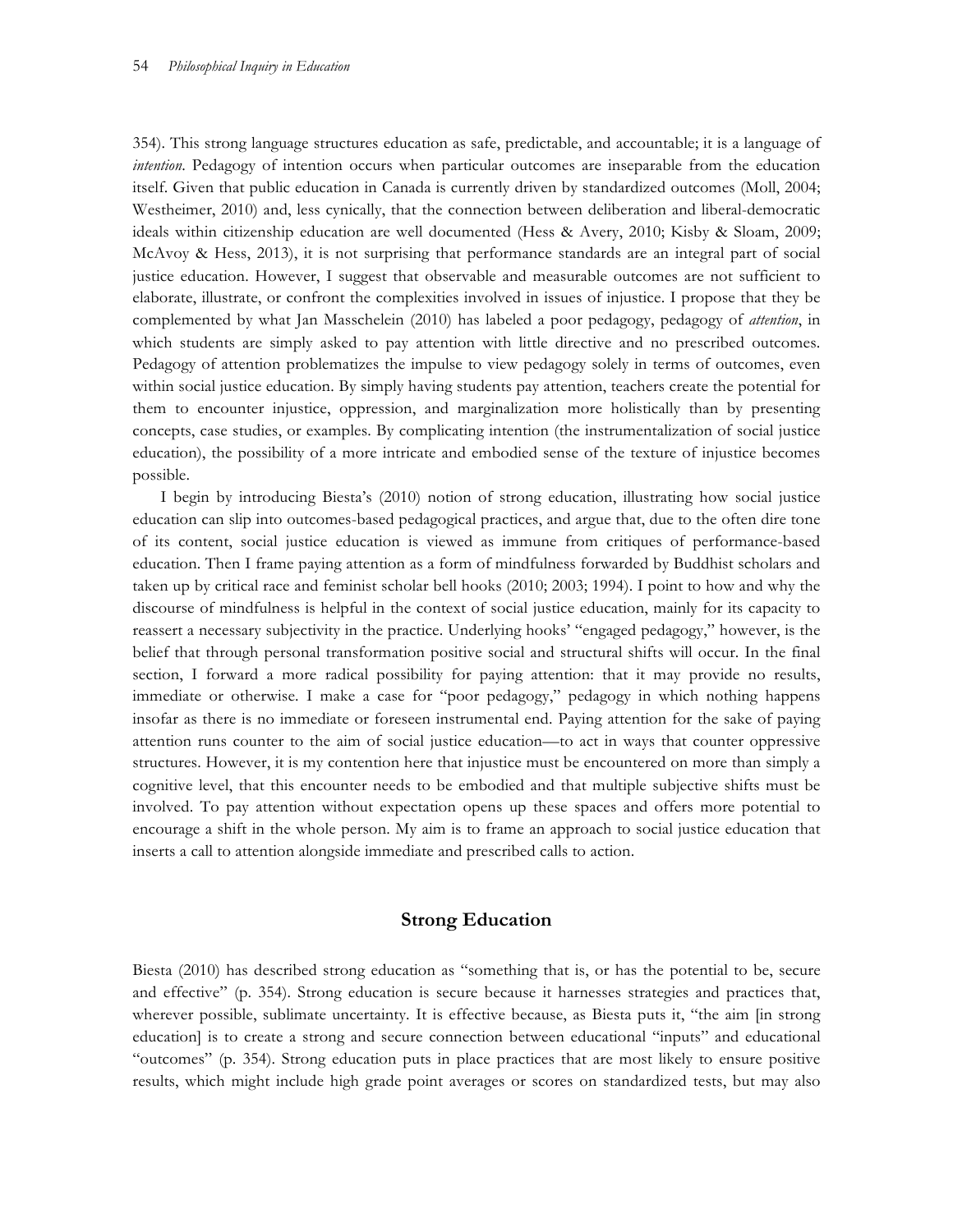include less immediately measurable results such as higher civic participation rates. The discourse of strong education involves a language of intention, a language that presupposes the ends of education can be, and ought to be, prescribed. As Osberg and Biesta (2008) have argued, "education, for the main part (and for whatever socio-political reasons), is organized around the idea that its primary purpose *is to promote 'outcomes' in certain areas deemed important (for whatever reason),* and the curriculum (i.e. the content and pedagogy supporting it) is the primary tool by which such competencies are achieved" (p. 315).

Strong approaches to education are not uncommon. For example, in their article "Revitalising Politics: The Role of Citizenship Education," Kisby and Sloam (2009) provide a compelling illustration of a model of citizenship education that they believe has the potential to ease what they argue to be a crisis in citizenship by re-engaging youth in civic participation. Although they concede that this process is convoluted and complex, they view education as significant to the project of increasing civic participation. The form of education that they envision is "a more effective form of citizenship education" through practices such as "intensive deliberation and critical analysis—reflection on experiences and participatory acts" and "outreach beyond the school environment (e.g. service learning)" (p. 313). In Kisby and Sloam's view, citizenship education needs to connect with the politics and experiences of young people in more engaged and sustained ways if it is to revitalise democratic processes. Their argument in favour of bridging the perceived gap between "school" and the "rest of the world," and pedagogical practice with visions for what this education might achieve, for the purpose of reconstructing the political sphere offers a compelling example of strong education. It is important to note that strong education is not necessarily associated with neoliberalism, an economic ideology whereby students are treated as clients and measurable outcomes trump intellectual, artistic, or civic pursuits. Strong education is defined, rather, by the attempt at complete coherence between how education proceeds and what is expected to come of it.

The concept of education, in and of itself, is premised upon an input/output model in which expectations for what ought to be accomplished, or achieved, is integral. In many ways it is unproblematic that education devoted to social justice, more than other educational pursuits, should adopt concrete practices aimed at dismantling injustice. My contention is that this dismantling ought to be framed in a way that invokes the possibility of real shifts in how students envision and engage with the world. My aim here is rather conservative in that I am not seeking an overhaul of the education system, but rather to explore a practice that might be established within the confines of public schooling that might bring forth more profound insights into the mechanisms and experiences of injustice.

## **When Social Justice Education Is Strong Education**

As Hytten and Bettez (2011) have illustrated, "social justice education" has taken on multiple meanings and inspires multiple practices.1 Often, social justice education aims to disrupt sexist, racist, and other discriminatory "common sense" narratives such as "girls are less apt at mathematics and science" and "young black men tend to be violent." A social justice approach to education might center on practices

 $\overline{a}$ 

<sup>1</sup> For example, in her article "Why Are Schools Brainwashing Our Children?," Cynthia Reynolds (2012) provides a controversial illustration of the ways in which the label "social justice education" has been used to justify ethically questionable pedagogical practices.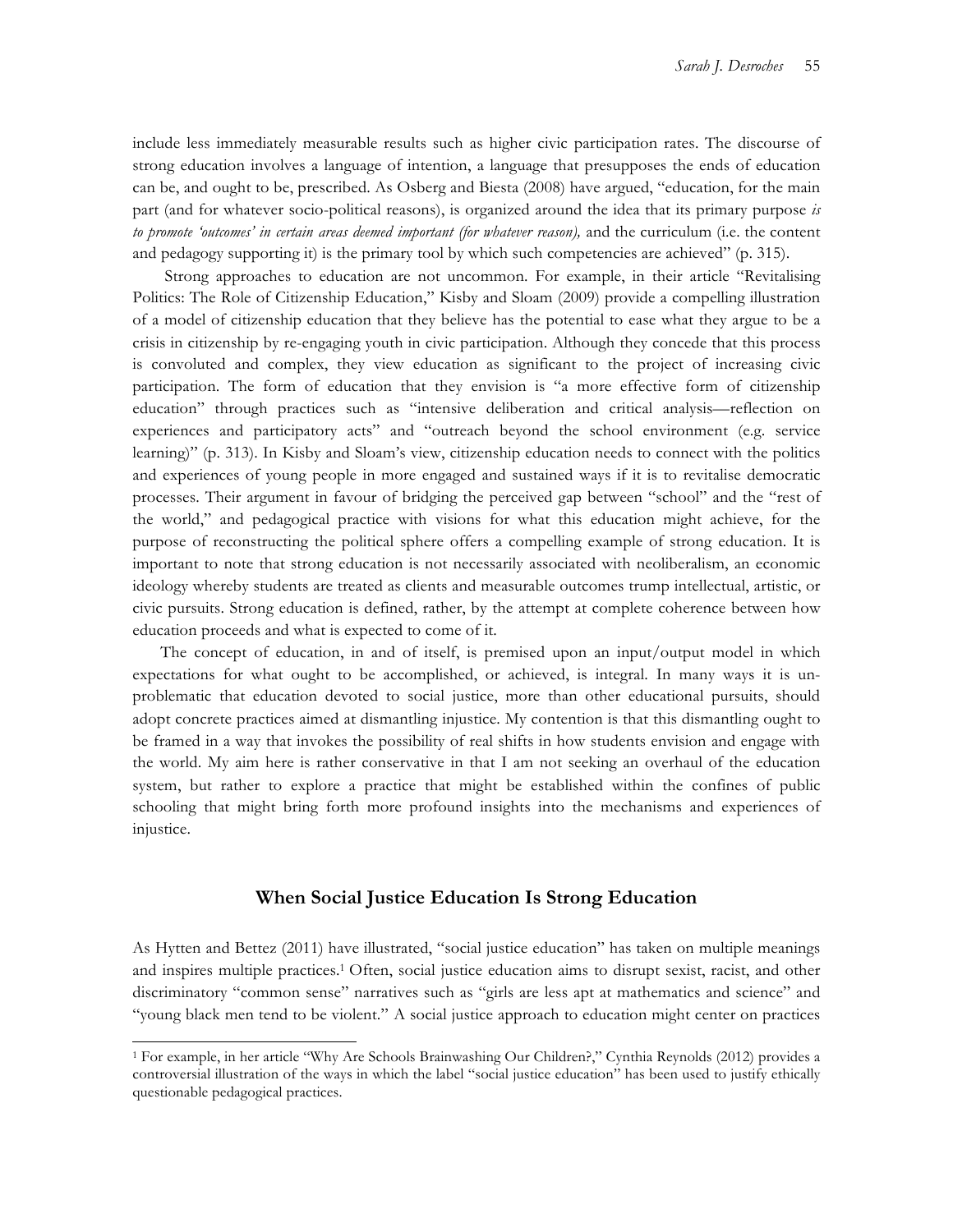and activities that aim to have students carefully consider privilege and power, how these intersect, and how they are manifested in seemingly normal or neutral ways (Kumashiro, 2009). Or an education devoted to social justice might work with student-centered pedagogies promoting agency and change, translatable to the world outside the classroom (Hackman, 2005). Other approaches are inspired by the belief that by being confronted with various analyses of oppression, as well as engaging with activities that reveal their own complicated relationships to privilege and power, students will encounter the complexity of oppression, including their complicity in it (McIntosh, 1989).

Despite the divergences in approaches to, and assumptions surrounding, social justice education, the expectation of immediate and observable outcomes remains integral to many models within Canadian public school systems (Alberta Ministry of Education, 2005; Ontario Ministry of Education, 2013). These appear in the form of "benchmarks" which require students to engage with their peers in ways that promote tolerance across difference and to recognize and articulate the value of human rights. Of course, these curricular expectations are justified due to the urgency of the content area. An education that confronts students with the insidiousness of sexism or blatant persecution sanctioned by Islamophobia would typically not advocate inaction. It would appear counterintuitive, even illogical, to introduce narratives and practices that disrupt dominant power trends and were not, at least in some way, intended to be enacted.

The issue lies with the complete focus on pedagogical ends. If the ultimate aim of social change is simply understood in terms of demonstrable pedagogical goals, classrooms are then treated as theatres in which teachers and students alike perform the values associated with social justice as they appear in the curriculum. The very aim of social justice education, however, is to promote action beyond the confines of the classroom, which requires complementary practices that speak to students as whole beings. Strong social justice education risks imposing a narrow view of student subjectivity, of pedagogy, and of politics. The content of social justice education—that is, discussions of racism, sexism, and homophobia, for example—is complex and deeply entwined with the students' sense of themselves, the world, and themselves-in-the-world. Assuming that a broader sense of the perspectives on issues of injustice is sufficient to incite change in how the student speaks and behaves reduces the student to that of an end to social change. This discourse promotes immediacy and proactivity thereby minimizing the import of reflection. Social justice education that integrates a slower component would allow students the time and space to uncover the multiple layers of social and systemic oppression (or even observe that multiple layers exist).

My argument is not that strong education is without value or that we ought to be suspicious of it, but rather that its ubiquity has led us to stop asking meaningful questions about when it is necessary and when we might loosen its grip—disrupt the discourse—in favour of pursuing practices that hone connectivity through empathy and responsibility. I trouble the notion of social justice education being a strong education by asking what it might mean to forfeit an active approach and open up a space in which evidence of learning and the intention of action is set aside momentarily. I ask: What if social justice education functioned as a call to attention rather than an immediate call to action?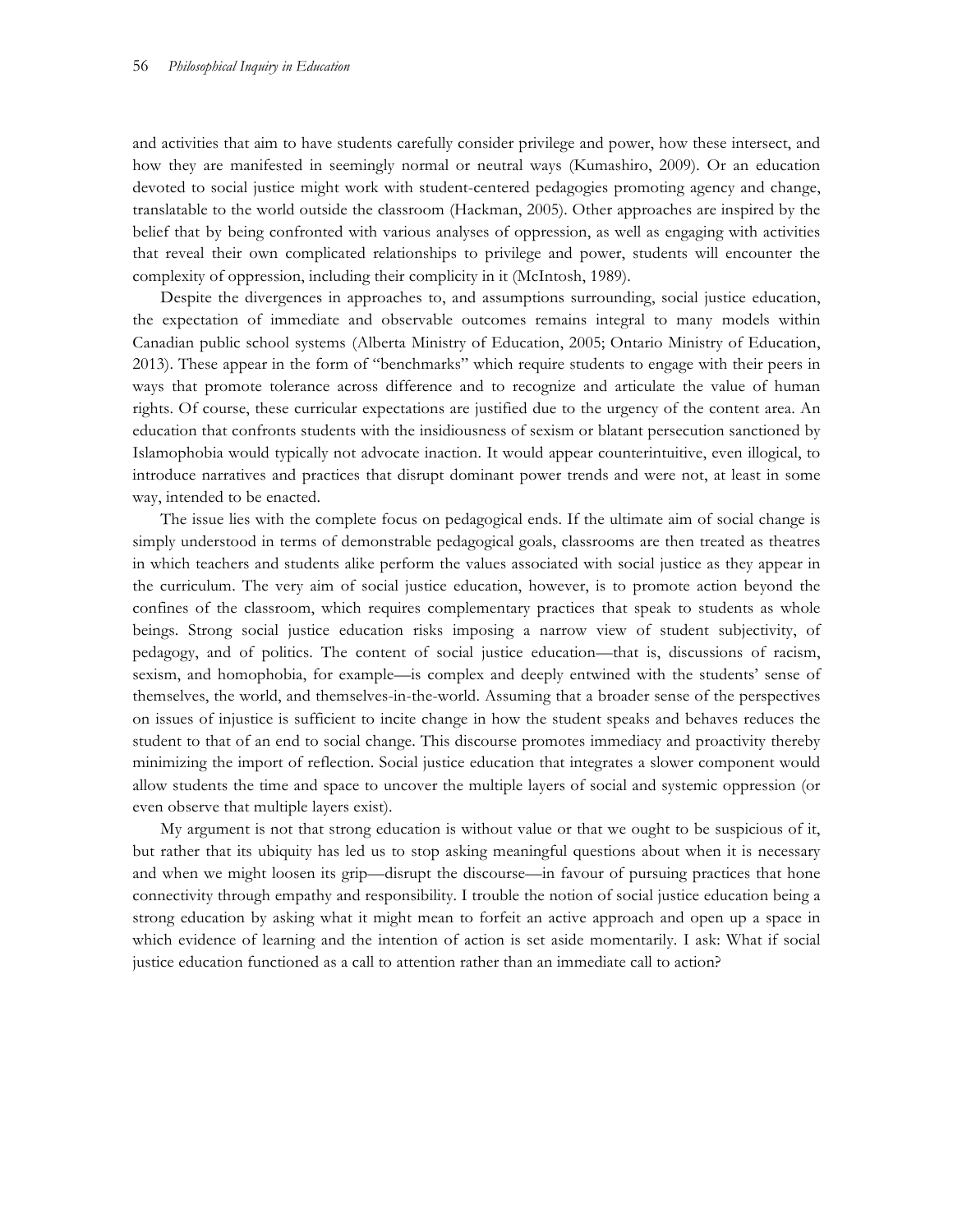#### **What Does it Mean to Pay Attention?**

The concept of attention lies at the center of Buddhist philosophy and is deeply connected to mindfulness (or meditation). As Virginia Heffernan (2015), columnist for the New York Times, has observed, the term "mindfulness" has taken on "muddied" meanings, signalling a number of practices loosely derived from Buddhist philosophies. That mindfulness has been co-opted and branded to sell anything from healthy lifestyles to yoga pants (or buying yoga pants for a healthy lifestyle) speaks to Hefferman's analysis of "muddied" meanings. This muddiness may indeed be due to the same logic that makes strong social justice education problematic: dominant understandings of mindfulness, like social justice education, value immediate and visible benefits over the intangible, the long term, and the substantial. In this section, I will explore what it means to pay attention, primarily through a discussion of the concept of mindfulness, in the context of social justice education.

As Buddhist philosophies have shown, the act of paying attention (also known as mindfulness) can have powerful effects in tuning us in to our surroundings. "To be mindful [or to pay attention] is to wake up, to recognize what is happening in the present moment" (Germer, 2004, p. 24). Jon Kabat-Zinn (1994) has famously defined mindfulness as "the awareness that arises through paying attention, on purpose in the present moment, and non-judgmentally" (p. 4). Mindfulness is associated with stillness, inaction, and non-judgment. It is the act of not acting and indeed of cultivating a practice of non-action. Its purpose is to open up a liminal space in which we are able to see how things are in order to see how they might change. As Gethin (2011) says, "being non-judgemental is about making space for a different perspective on how things are" (p. 273). Attention without judgement is not about creating or enforcing a specific set of perspectives but rather it is about creating a space in which it is possible for people to develop their own views about what surrounds them. This space is liminal because it encourages a "practical stance rather than a final vision on the nature of things" (p. 273).

However, the definitions presented thus far have pointed us to mindfulness as an individual practice with finite benefits. Conceptually, mindfulness takes the act of non-action farther in that it coordinates the personal with the political. An interpretation that provides a holistic view of mindfulness and lends itself to a social justice perspective is well articulated by Thich Nhat Hanh (2006). He does this by singling out mindfulness for its particular role in terms of both personal fulfillment and political obligation, clarifying that "meditation [mindfulness] is to see into our own nature and wake up. If we are not aware of what is going on in ourselves and in the world, how can we see into our own nature and wake up?" (p. 42). Being mindful, or paying attention, to who we are as well as to our surrounding world is a necessary interplay in that one cannot be fulfilled without the other, Nhat Hanh argues.

It is within this interaction between the individual and the political that mindfulness gains traction as significant to the practice of social justice education. In the initiation of contemplation and creation of space, students are able to see past their limited realities and observe their broader surroundings in new light. To pay attention, therefore, is to create connection. It is an act of building relationships. The process of observing *what is* is of value because of the social bonds that it forms. As Joseph Goldstein (2006) explains, mindfulness "keeps us connected to the people around us, so that we're not simply rushing by them in the busyness of our lives" (p. 122). When we pay attention we establish a relationship between ourselves and the object of our attention. That is, to be attentive is to make an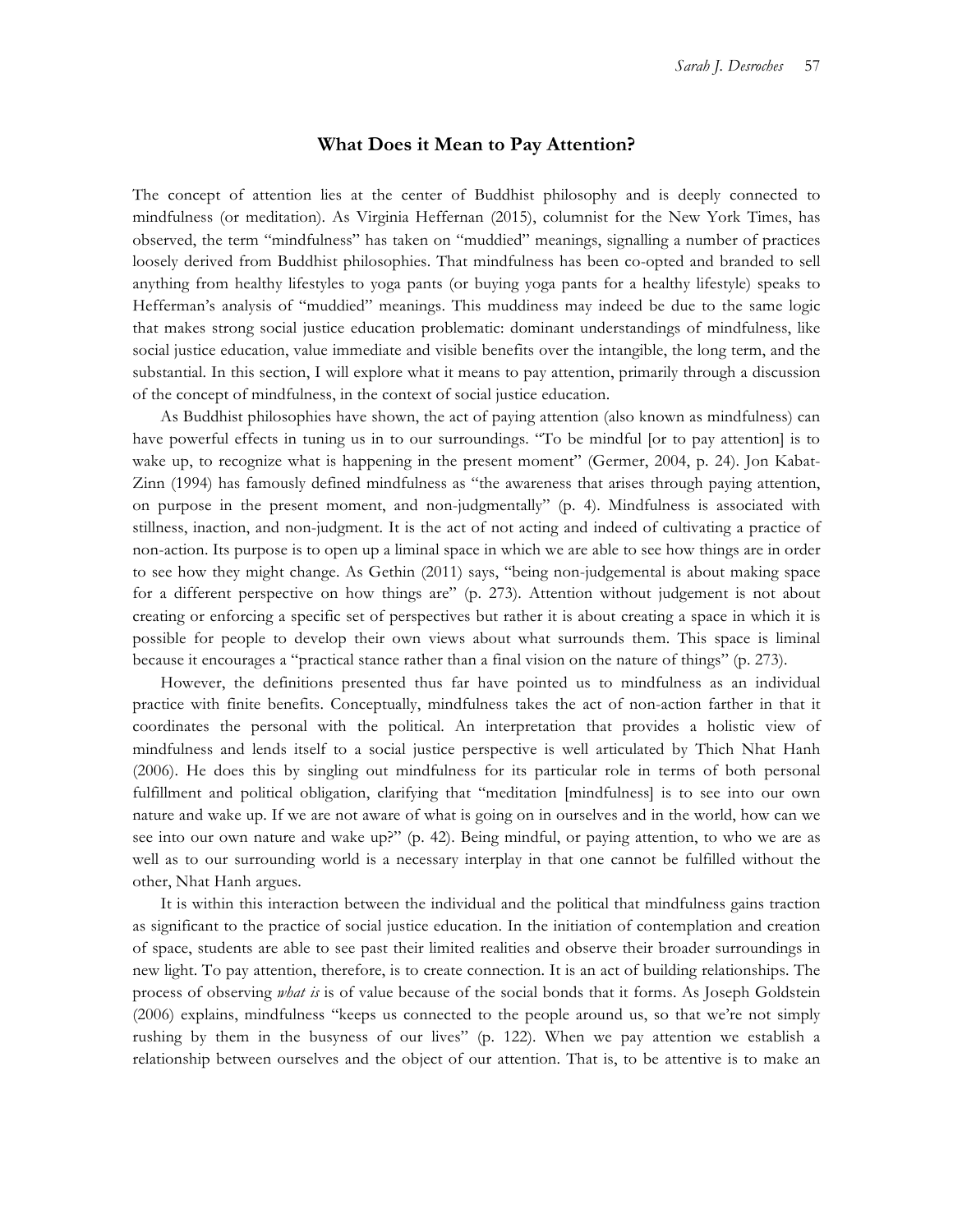offering and to build a rapport. It is to acknowledge that the object of attention is deserving of being attended to.

## **Mindfulness in Education**

Bell hooks (2010; 2003; 1994) has played an important role in fusing Buddhist philosophies and feminist theory with critical education. For hooks, the embodied cannot be removed from the intellectual in the same way that practice cannot be excised from contemplation. 2Entering the classroom as "whole" and not as "disembodied spirit" is essential for education focussed on justice (hooks, 1994, p. 193). Just as hooks calls for increased connection between spheres constructed as distinct, her work has demonstrated how three bodies of literature that are traditionally viewed as disparate are entangled. Drawing the student (and teacher) out of the realm of the individual and into a possibility of "union of mind, body, and spirit" is significant for hooks. From her perspective, education that liberates is education that resists disconnection between self and other, theory and practice, mind and body. Hooks laments the denial of these fundamental relationships and argues that it has enforced fundamentally patriarchal and Eurocentric narratives that underpin public education. Education that liberates, according to hooks, moves away from traditional Western conceptions of education and relies on Buddhist insight. A prime example of this is hooks' notion of "engaged pedagogy," drawn from the work of Nhat Hanh, which has emphasized "the focus of practice in conjunction with contemplation" (hooks, 1994, p. 14). Hooks' conception of mindfulness is associated with a fundamental resistance to oppressive educational structures. While she does not specifically advocate mindfulness as a pedagogical practice in and of itself, the aim of her work is to enact Buddhist perspectives as a theory of liberation in classrooms. For hooks, this practice is an attitude that infuses pedagogy in all of its respects, such as curricular decisions and language. This approach remains within the Buddhist framework in that it begins with the self and envisions that social change will ebb from individual shifts. "Engaged pedagogy" maintains that the individual can and will incite systemic, structural change, but it does not quite fit Biesta's view of strong education. It is an education in which outcomes (liberation) are kept in view, but the actual process of producing these outcomes is not predetermined. That is, the ebbs of individual shifts to create large scale social change are indeterminable; "engaged pedagogy" is therefore based on a belief that education that makes explicit the interconnections between reflection and practice will prompt such change. "Engaged pedagogy" remains pedagogy of intention.

My interest here is in exploring what it might mean to make a radical gesture towards openness, in which all remnants of intention are omitted. The difference is a matter of degree and emphasis; whereas "engaged pedagogy" has an eventual, undetermined, yet positive end in mind, my plan is to outline a pedagogy that focuses on subjective shift but in which there is no end, no aim, no prescriptions for outcomes, merely the possibility of connection. The possibility of opening up space for a level of observance strikes me as exceptionally pertinent for social justice education. Education devoted to social justice might articulate a language of *attention* rather than of *intention*. Treating students as subjects rather than simply as learners (Biesta, 2010) has the potential to serve the aims of social justice

 $\overline{a}$ 

<sup>2</sup> Hooks has attributed much of her thinking around this to Paulo Freire's (1993) concept of *praxis.*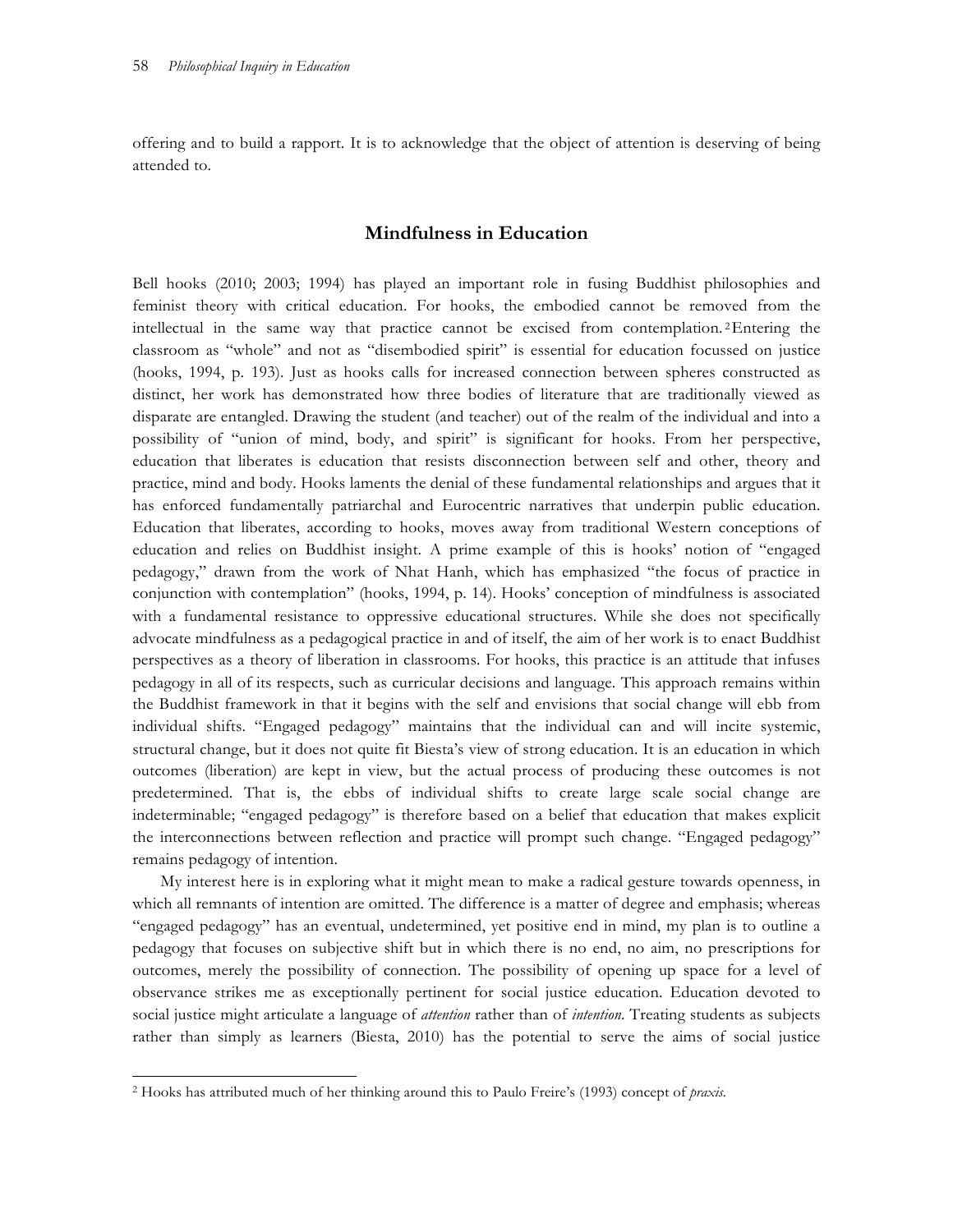education in a less direct but more profound way: by "leading out" of the mindsets and worldviews that (re)construct conditions of injustice. My aim here is to outline how paying attention, what Biesta (2010) might call weak education and Masschelein (2010) has called a "poor pedagogy," disrupts the strong education of intention as the sole legitimate form of social justice education. The value here is in the disruption of the language of results as sufficient in the context of social justice education.

## **Outlining Pedagogy of Attention**

In "E-ducating the Gaze: The Idea of a Poor Pedagogy" (2010), Jan Masschelein offers a narrative of how paying attention might cause subjective displacement in a pedagogical context. Similarly to Biesta's call for education of subjectification, Masschelein clarifies how a poor pedagogy

is not about arriving at a liberated or critical view, but about liberating or displacing our view. It is not about becoming *conscious* or *aware* of a particular state of affairs that a teacher has predetermined as worthy of awareness, but about becoming attentive, about paying *attention*. (p. 44, italics in original)

Attention, Masschelein claims, "is the state of mind in which the subject and object are brought into play" (p. 44). Being attentive reconstructs the subject through her engagement with the object, enacting openness towards encounter as an ongoing practice, rather than as a singular act. Attentiveness might be viewed as a discipline: the willingness and ability to be displaced, to not only understand other perspectives, but to be changed or moved by them. This practice embroils students in an experience of encounter, of vulnerability, and of uncertainty. These embroilments situate students in a position to see themselves as connected to, rather than disconnected from, the other.

Biesta (2010) has advocated an education of "subjectification" that aims to displace the notion of the individual as discreet and apart from others, in favour of positioning students in relation to others. An individual faced with an other is placed in a position of responsibility and therefore of connection. For Biesta, following Levinas, education of subjectification is ultimately an education of responsibility, as these cannot be disentangled. "Responsibility in fact is not a simple attribute of subjectivity, as if the latter already existed in itself, before the ethical relationship. Subjectivity is not for itself; it is, once again, initially for another" (Levinas, 1985, p. 96). It seems that Biesta's call for education in general to be subjectified is most appropriate in the context of social justice education, in which the ultimate aim is to harness social change through mutual understanding. An education of "subjectification" is akin to an education in mindfulness in that it demands that students and educators ask different types of questions—questions "that hint at independence from [existing] orders" (Biesta, 2010, p. 356). This is particularly important for social justice education as the nature of hegemonic power convinces us all that the ways in which things "are" are how these must be.

I suggest an approach to social justice education that is aligned with a poor pedagogy, a pedagogy of attention. As Masschelein (2010) says, "a poor pedagogy is simultaneously artful and deficient; it has no determined end, no destination, nor measurable outcome. Instead, a poor pedagogy fixates on waiting, mobilizing, presenting" (p. 49). Turning the notion of strong social justice education on its head, a poor pedagogy offers no comfort. There are no promises of safe spaces as envisioned in the strong social justice education of Adams, Bell, and Griffin (2007). Similarly, there are no assurances that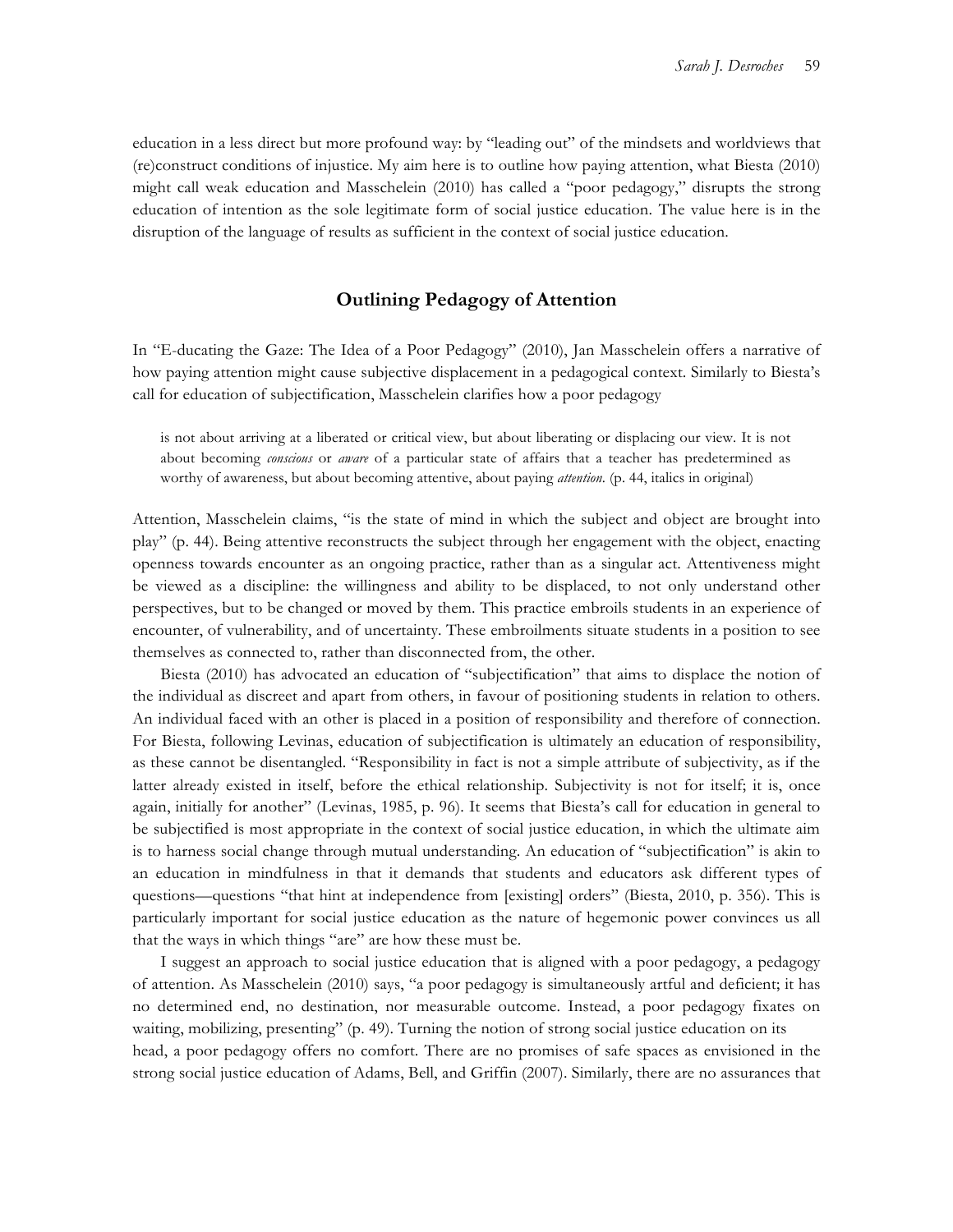$\overline{a}$ 

such a project will move us forward in a predictable way: neither teachers nor students experience the satisfaction of emerging better, stronger, or more equipped to deal with injustice. "A poor pedagogy does not promise profits. There is nothing to win (no return), no lessons to be learned" (Masschelein, 2010, p. 49). A poor pedagogy does not invite students to react, respond, or take action in an immediate sense. It does not provide a determined set of perspectives. Rather, it is produced by a sort of anti-aim in which sustained attention opens up spaces in which to face blind spots created by privilege, the normalized realities confronted by marginalized groups. Through an act of disempowerment, the subject is left in a state of vulnerability, but also openness, as a result of having been displaced. Displacement, attention to subjectivity, and the demand of attention present less tangible but more powerful, and more productive, engagements with injustice. By paying attention, students are able to enter "a state of mind which opens up to the world in such a way that world can present itself to me (that I can 'come' to see and I can be transformed)" (Masschelein, 2010, p. 44). Simply paying attention, then, makes an important contribution to social justice education: that of presenting the world in a way that is not contained by the frames (limitations) of what students are told *is*, but rather of allowing for the possibility of transformation.

## **Enacting Pedagogy of Attention in Vancouver's Downtown Eastside**

Vancouver's Downtown Lower Eastside is known for its lack of housing and stigmatized for being a blemish on Vancouver's otherwise pristine landscape. Pete McMartin (2014) of the *Vancouver Sun* has described the Eastside as a "ghettoization of the city's mental health and addiction problems," a ghettoization that other residents of Vancouver have tacitly agreed to "for fear those problems might spread to their own neighbourhoods." This concentrated area offers an amplified illustration of how legacies of colonialism and patterns of racism manifest elsewhere. While the Downtown Eastside puts many of Canada's failings with Indigenous and other minority populations on display, it makes explicit the dynamics that occur throughout the province and indeed the country.3 It characterizes many of the issues associated with marginalization: poverty, dispossession, and disempowerment. While paying attention in any space is adequate for pedagogy of attention, doing so in the Downtown Eastside and spaces like it offers an especially sharp contrast to the majority of Canadians' everyday realities. This is because, as McMartin implies, there is a willed blindness inflicted on areas that broadcast our greatest social and political failures. Poor pedagogy might occur by simply asking students to *pay attention* to the Downtown Eastside, rather than asking students to *identify oppression* in the Downtown Eastside.4

While a strong approach to social justice education might (re)construct the scene through multiple intersecting lenses such as socioeconomic, racial, and gendered inequality, taking up a pedagogy of attention would mean staying away from any predetermined frames, leaving students to their own observations. Through their observations of the dynamics, interactions, and movements, students are

<sup>3</sup> For an excellent analysis of how historical narratives around colonialism and power have been constructed in Canada and Québec, see Austin (2010).

<sup>4</sup> Poor pedagogy, however, need not be carried out in a context afflicted by extreme suffering. The practice of paying attention can be carried out anywhere, as the belief within social justice education is that injustice is pervasive. Since there is no expected result, and the aim is within the practice itself, subjective displacement is possible by paying attention anywhere.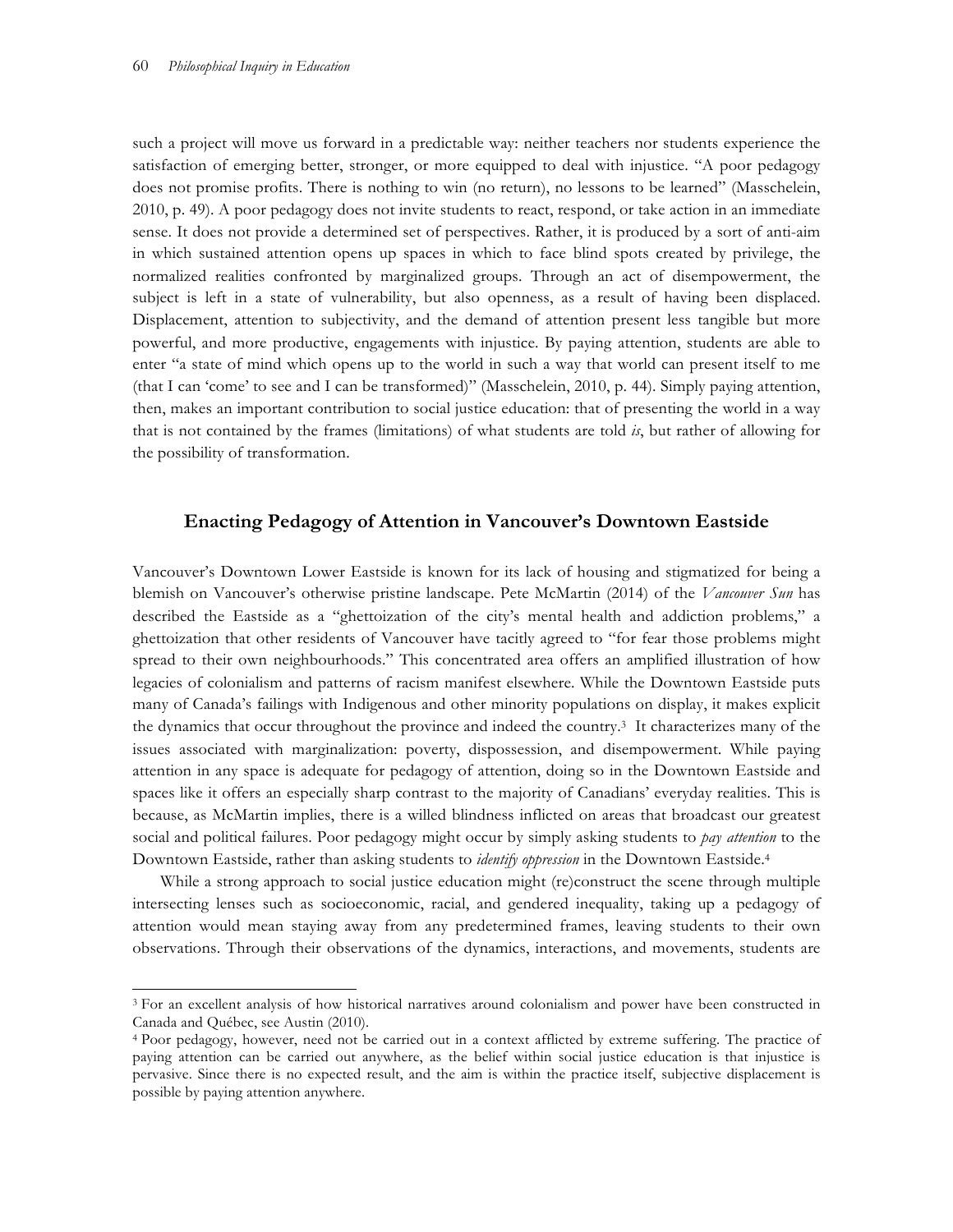placed in an affective and embodied experience in which they may experience any number of emotions or ideas about what they are seeing. Students may experience discomfort, as may educators in resisting to make this a "teachable moment," leaving the students to encounter, confront, question, mock, and even ignore what they see. This practice should leave students and educators alike with "a burden, a charge: what is there to see and to hear? And what to do with it? How to respond to it?" (Masschelein, 2010, p. 50). These questions cannot be answered definitively; they are to be grappled with. Similarly, students' immediate reactions cannot account for the possibility of their transformation. A student who mocks the homeless in the moment may be undergoing a shift in her worldviews. The insecurity and potential sense of being unsafe is in the fact that there can be no direct connection between the "inputs" and "out-puts." Pedagogy of attention is risky and unsettled. Through its disruption of the strong language of education, it offers the possibility of reinventing students' relationships to the world.

## **Conclusion**

Pedagogy of intention, because it is bounded by prescribed expectations framed by an in-put/out-put model of education, masks the subtleties of how oppression plays out. The dominant expectation is that heightened understanding and critical thinking skills will result in changed individual and, eventually, systemic practices. We might view such approaches as calls to action: equipped with increased insight into how certain populations bear the brunt of unequal political, social, and historical power relations, students would then be willing and able to participate in our communities in a way that diminishes toxic social and political relations. Strong language constructs social justice education as a discourse of intention, one that focuses it on political action through the deepening of perspectives, maintaining an instrumental view of the purpose of education. While action should remain the primary aim in social justice education, a space in between "learning" and "action," in which contemplation is invited, is necessary. What I have suggested here is one way in which we might loosen the grip of the strong language of intention to also engage in practices of poor pedagogy. One example of this pedagogy is the practice of paying attention without having to account for specific outcomes. By paying attention, students and teachers would experience a form of education that subverts the imperatives of "understanding" and "acting" currently engrained in the ethos of social justice education. As well, paying attention would empower students to move beyond the realm of worldviews by creating deeper connections to their surroundings. In short, pedagogy of attention calls into question the primacy of pedagogy of intention, a pedagogy that reinforces the view that the aims of social justice can be reduced and simplified to a set of (pedagogical) prescriptions.<sup>5</sup>

## **References**

Adams, M., Bell, L. A., & Griffin, P. (2007). *Teaching for diversity and social justice* (2nd ed.). London, England: Routledge.

 $\overline{a}$ 

<sup>5</sup> Many thanks to Claudia W. Ruitenberg for seeing me through multiple versions of this idea.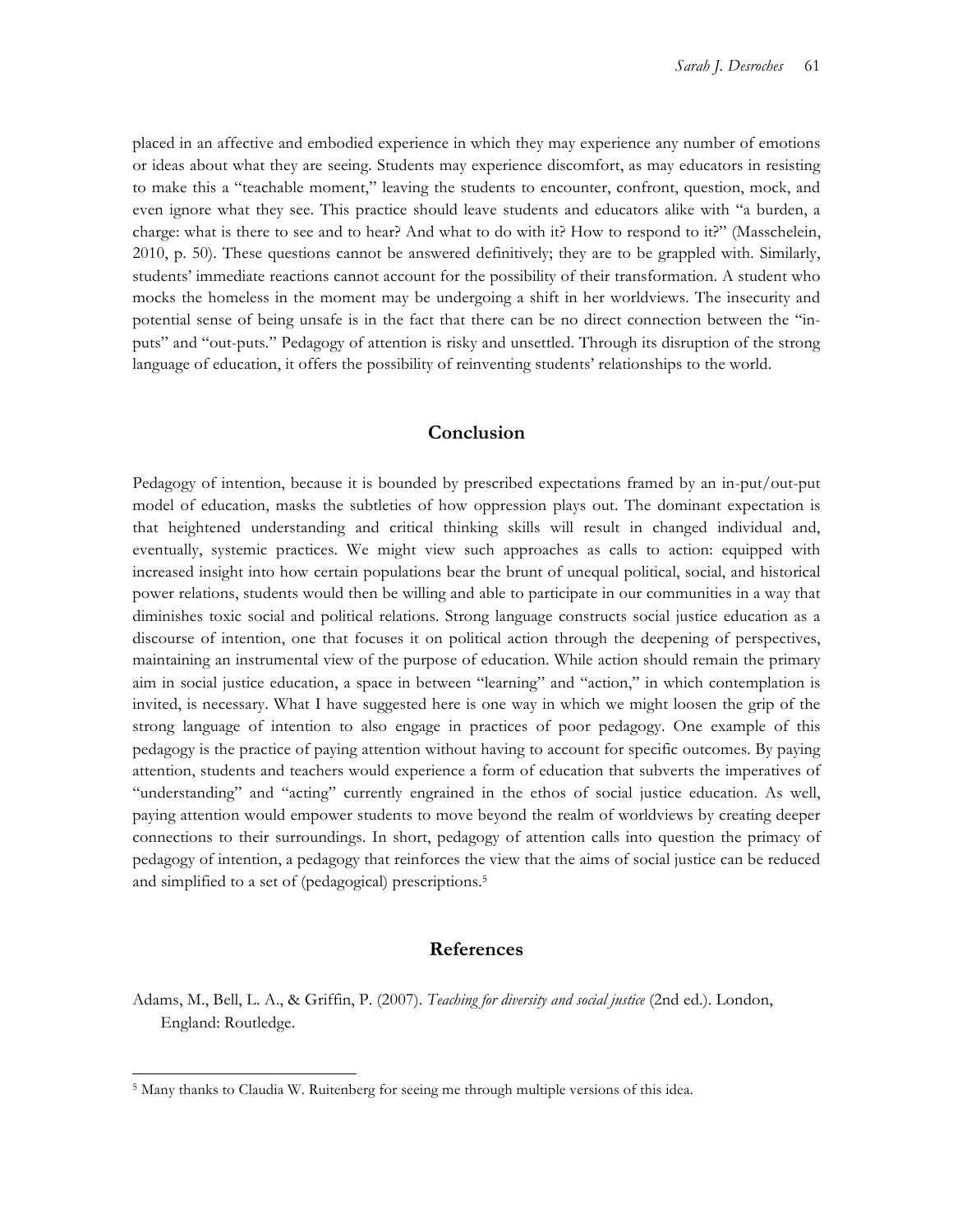- Alberta Ministry of Education. (2005). *Social Studies K – Grade 12 [Program of Studies].* Retrieved from http://www.learnalberta.ca/ProgramOfStudy.aspx?ProgramId=564423#
- Austin, D. (2010). Narratives of power: Historical mythologies in Québec in Canada. *Race & Class, 52*(1), 19–32.
- Biesta, G. (2009). On the weakness of education. In *Philosophy of Education 2008*, ed. Deborah Kerdeman, 354–362. Urbana-Champaign: Philosophy of Education Society.
- Germer, C. (2004). What is mindfulness. *Insight Journal*, *22*, 24–29.
- Gethin, R. (2011). On some definitions of mindfulness. *Contemporary Buddhism*, *12*(1), 263–279.
- Goldstein, J. (2006). Three means to peace. In M. McLeod (Ed.), *Mindful politics: A Buddhist guide to making the world a better place* (pp. 121–128). Somerville, MA: Wisdom Publications.
- Hackman, H. W. (2005). Five essential components for social justice education. *Equity & Excellence in Education*, *38*(2), 103–109. doi:10.1080/10665680590935034
- Heffernan, V. (2015, April 14). The muddied meaning of "mindfulness." *The New York Times*. Retrieved from http://www.nytimes.com/2015/04/19/magazine/the-muddied-meaning-ofmindfulness.html?\_r=0
- Hess, D., & Avery, P. G. (2010). Discussion of controversial issues as a form and goal of Democratic Education. In J. Arthur, I. Davies, & C. Hahn (Eds.), *The SAGE handbook of education for citizenship and democracy* (pp. 506–519). London, England: SAGE Publications.
- hooks, b. (1994). *Teaching to transgress: Education as the practice of freedom*. New York, NY: Routledge.
- hooks, b. (2003). *Teaching community: A pedagogy of hope*. New York, NY: Routledge.
- hooks, b. (2010). *Teaching critical thinking: Practical wisdom*. New York, NY: Routledge.
- Hytten, K., & Bettez, S. C. (2011). Understanding education for social justice. *Educational Foundations*, *25*, 7–24.
- Kabat-Zinn, J. (1994). *Wherever you go, there you are: Mindfulness meditation in everyday life*. New York, NY: Hyperion.
- Kisby, B., & Sloam, J. (2009). Revitalising politics: The role of citizenship education. *Representation*, *45*(3), 313–324. doi:10.1080/00344890903129582
- Kumashiro, K. K. (2009). *Against common sense: Teaching and learning toward social justice*. New York, NY: Routledge.
- Levinas, E. (1985). *Ethics and infinity: Conversations with Philippe Nemo* (R. A. Cohen, Trans.). Pittsburgh, PA: Duquesne University Press.
- Masschelein, J. (2010). E-ducating the gaze: The idea of a poor pedagogy. *Ethics and Education, 5*(1), 43– 53.
- McAvoy, P., & Hess, D. (2013). Classroom deliberation in an era of political polarization. *Curriculum Inquiry*, *43*(1), 14–47.
- McIntosh, P. (1989, July-August). White privilege: Unpacking the invisible knapsack. *Peace and Freedom*, 10–12.
- McMartin, P. (2014, June 27). Vancouver's Downtown Eastside is a ghetto made by outsiders. *The Vancouver Sun*. Retrieved from
	- http://www.vancouversun.com/life/Pete+McMartin+Vancouver+Downtown+Eastside+ghetto+ made+outsiders+with+video/9983272/story.html
- Moll, M. (2004). *Passing the test: The false promises of standardized testing*. Ottawa, ON: Canadian Centre for Policy Alternatives.